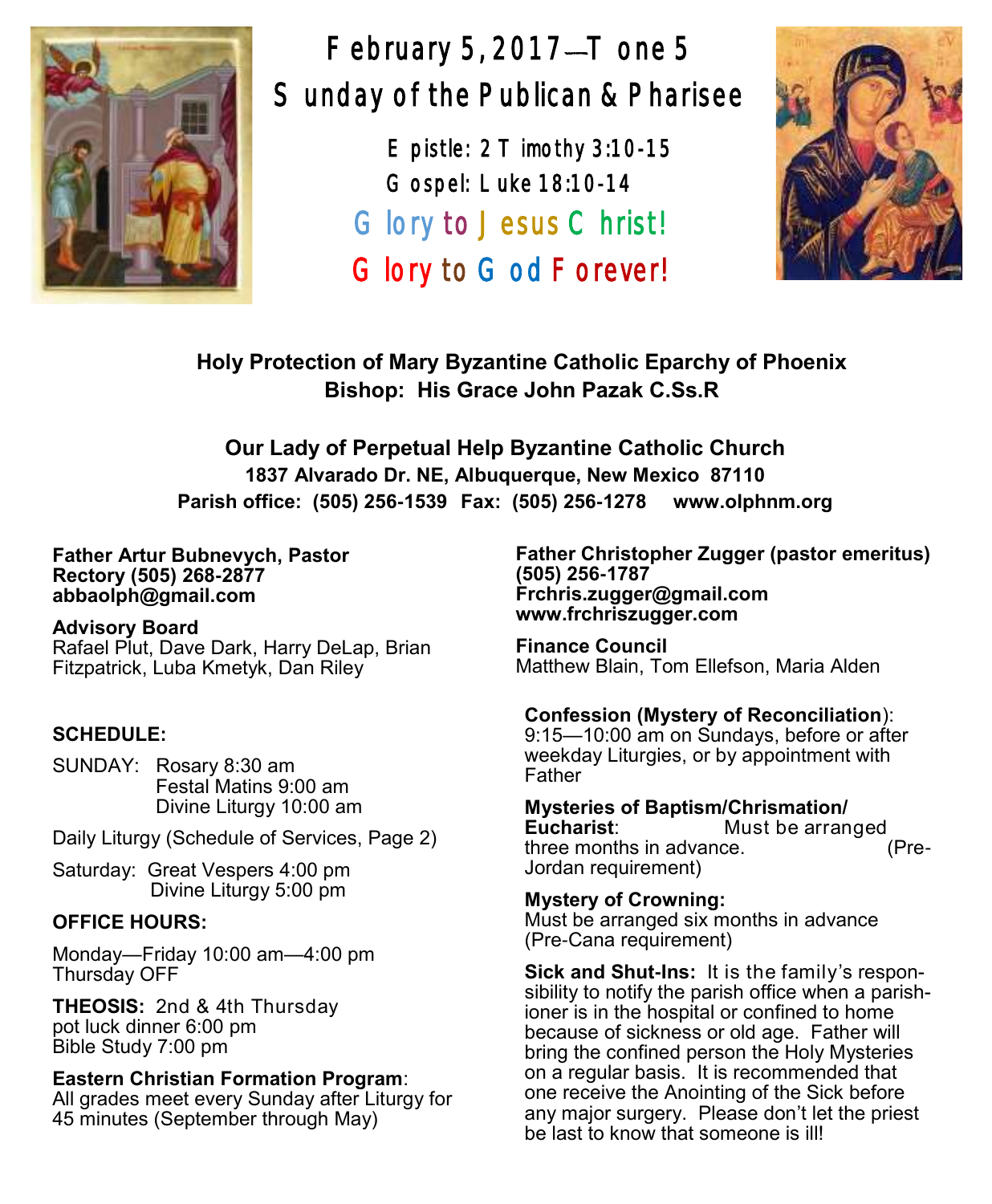**Welcome to our Church! If you are looking for a spiritual home, contact Father Artur or the office staff for more information. God bless you.**

| <b>Today</b>                                    | 8:30 am                                                                                                | Rosary                                                                                                                                                                        |  |  |
|-------------------------------------------------|--------------------------------------------------------------------------------------------------------|-------------------------------------------------------------------------------------------------------------------------------------------------------------------------------|--|--|
| <b>Canned Goods</b><br>Collection for<br>Friars | 9:00 am<br>10:00 am                                                                                    | Matins/Confessions<br>Divine Liturgy for Parishioners, Benefactors & Friends<br>Fr. Chris: +Joseph Nolan by Ann Rajala<br><b>ECF Classes</b>                                  |  |  |
| <b>February 6</b><br><b>Monday</b>              | Post-festive of the Encounter/ Bucolus Bishop<br>Epistle: 2 Peter 1:20-2:9; Gospel: Mark 13:9-13       |                                                                                                                                                                               |  |  |
|                                                 | No Liturgy                                                                                             |                                                                                                                                                                               |  |  |
| <b>February 7</b><br><b>Tuesday</b>             | Post-festive fof the Encounter/ Parthenius Bishop<br>Epistle: 2 Peter 2:9-22; Gospel: Mark 13:14-23    |                                                                                                                                                                               |  |  |
|                                                 | No Liturgy<br>6:00 pm<br>$6 - 8:00$ pm<br>6:30 pm                                                      | St. John Bible Study for Tweens<br>Perpetual Helpers Large Group Meeting<br><b>CAFE Meeting at UNM</b>                                                                        |  |  |
| <b>February 8</b><br>Wednesday                  | Post-festive of the Encounter/ Theodore Great-Martyr<br>Epistle: 2 Peter 3:1-18; Gospel: Mark 13:24-31 |                                                                                                                                                                               |  |  |
|                                                 | 5:30 pm<br>No Liturgy                                                                                  | <b>OLPH Devotions</b>                                                                                                                                                         |  |  |
| February 9<br><b>Thursday</b>                   | Leave-Taking of the Encounter/ Nicephor Martyr<br>Epistle: 1 John 1:8-2:6; Gospel: Mark 13:31-14:2     |                                                                                                                                                                               |  |  |
|                                                 | 6:00 pm<br>7:00 pm                                                                                     | pot-luck dinner<br>THEOSIS: Mystery of the Byzantine Liturgy                                                                                                                  |  |  |
| <b>February 10</b><br>Friday                    | <b>Charalampus Martyr</b><br>Epistle: 1 John 2:7-17; Gospel: Mark 14:3-9                               |                                                                                                                                                                               |  |  |
|                                                 | No Liturgy                                                                                             |                                                                                                                                                                               |  |  |
| <b>February 11</b><br><b>Saturday</b>           | <b>Blase Bishop-Martyr</b><br>Epistle: 2 Timothy 3:1-9; Gospel: Luke 20:46-21:4                        |                                                                                                                                                                               |  |  |
|                                                 | 10:00 am Mother's Group make blessing bags                                                             |                                                                                                                                                                               |  |  |
| <b>February 12</b><br><b>Sunday</b>             | <b>Sunday of the Prodigal Son</b><br>Epistle: 1 Corinthians 6:12-20; Gospel: Luke 15:11-32             |                                                                                                                                                                               |  |  |
|                                                 | 4:00 pm<br>5:00 pm                                                                                     | <b>Great Vespers</b><br>+Benjamin Frederick by Jileks                                                                                                                         |  |  |
|                                                 | 8:30 am<br>$9:00 \text{ am}$<br>10:00 am                                                               | Rosary<br>Matins/Confessions<br>Divine Liturgy for Parishioners, Benefactors & Friends<br>Fr. Chris: Health & Blessings-Col. Chad Nelson, USMC (ret)<br><b>ECF Sports Day</b> |  |  |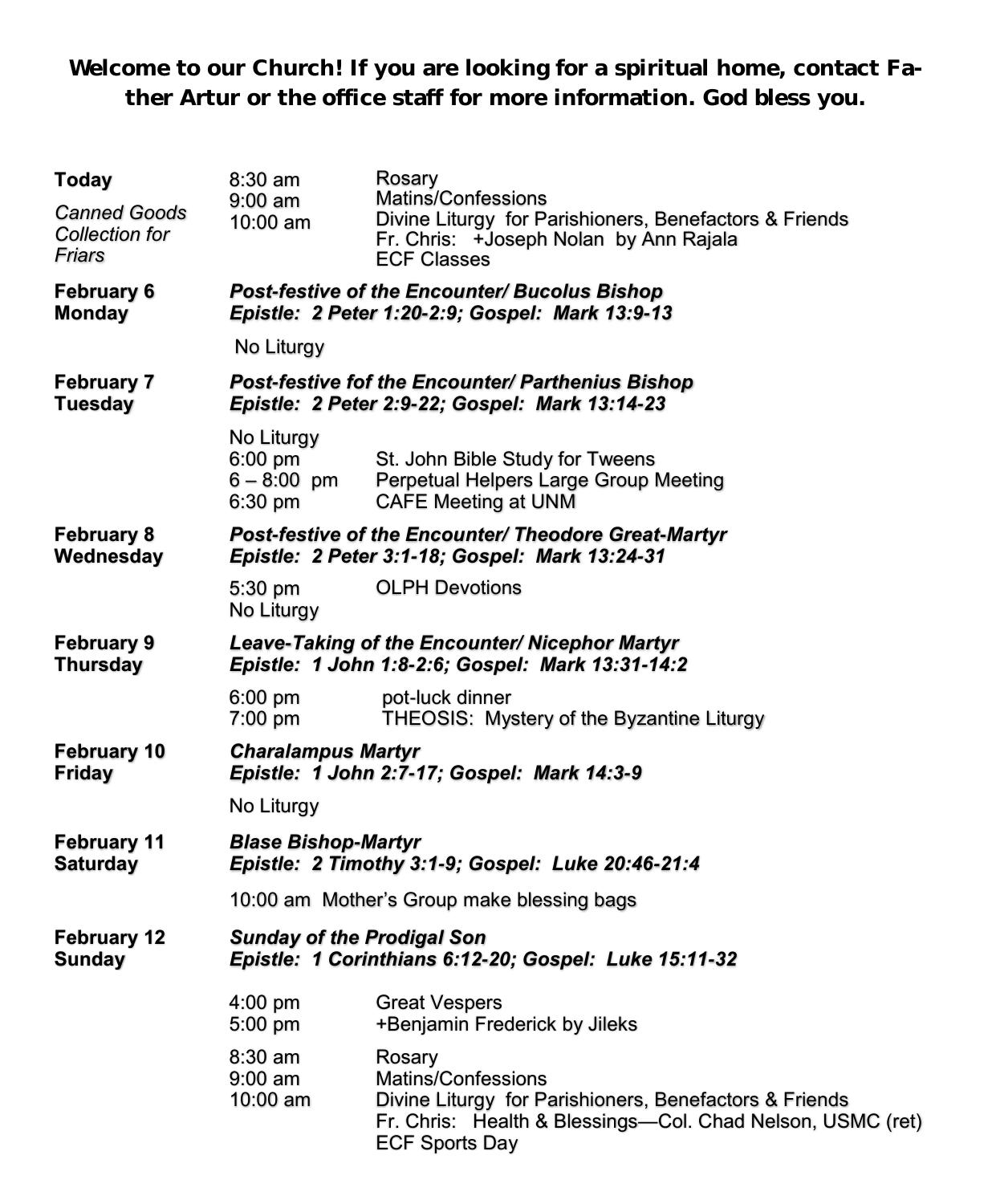Physician and Help of Those in sickness, Redeemer and Savior of the infirm; O Master and Lord of all, grant healing to your servants. Be clement, show mercy to those who have sinned much, and deliver

them, O Christ, from their Iniquities, that they may glorify Your might divine

Sharif Rabadi Stephen Horner Katrina Anderson Abraham Haddad Jenny Ford Threima Leech Priscilla Hughes Steve Jakymiw Lillian Murphy Marilyn Fore Demetrius Yackanich Sven & Barbara Svensson Jean Pesce Keith Romero

Fr. Julian Gnall Henry Zugger John & Margie Disque Phillip Fall Laura Dominquez Olga Bodnar Frances Brannan John Deflice Mary Ann Kosty Jordan Smith Maggie Batsel Henry Burnette Tracy McTernan

William Frank Mary Nell Preisler Mike Harahuc Robert Zadel Jack & Lorraine Hubbell Heather Mattax Larry Bennett Paola Terlaza Ruth Sousa Frank Gerace Linda Granci Barbara Irving Mary Danyluk Richard Hornung

Prayers in honor of and to the Blessed Virgin are a powerful weapon against sin, and for healing. If you recite the Rosary at home, please offer these intentions, and join us on Sunday at 8:30 am. Those who recite the Akathist to the Mother of God or the Rosary receive a partial indulgence when they do so in private, plenary indulgence when they do so as a group

# **Intentions of the Rosary**

1st Decade: Help for persecuted Catholics, especially in communist and Islamic states

2nd Decade: Spiritual and physical growth of our parish and the Byzantine Catholic Church

3rd Decade: Increase in vocations to priesthood, diaconate, and consecrated life to serve the Byzantine Catholic Church 4th Decade: Repose of the souls who have no one praying for them

5th Decade: Healing of the sick in body, mind and soul



Vocation Icon Today: Talamante Next Sunday: Riley

## **Holy Father's Intentions for February**

## **Comfort for the Afflicted.**

For all those who are afflicted, especially the poor, refugees, and marginalized, may find welcome and comfort in our communities.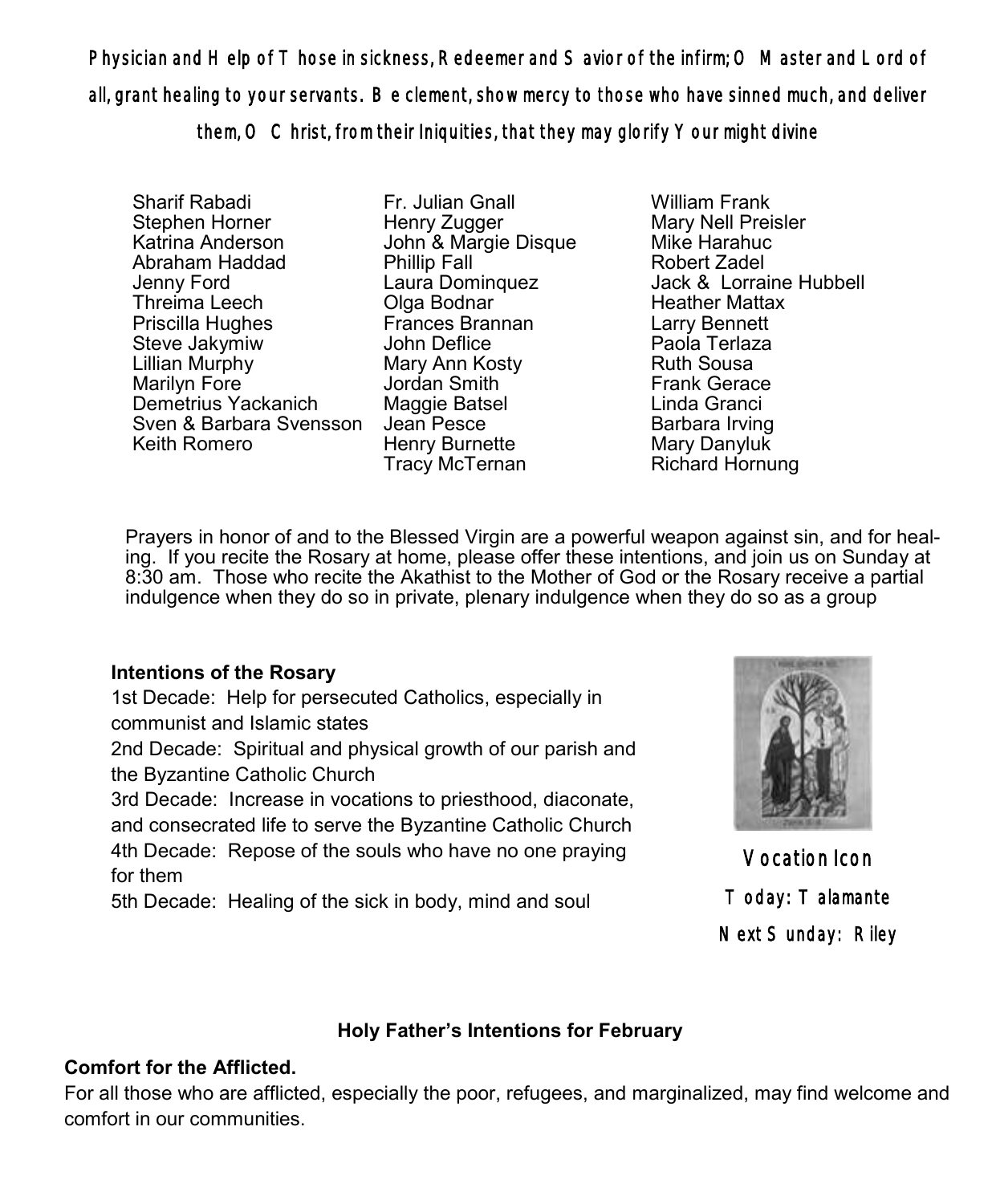## **ReaderTraining**

We will have a training/review for all new and existing Readers. If you are interested in being a Reader at our parish, please contact Andrea Riley or Evie Jilek and provide your email address.

**Fr. Chris** has potted flowering geraniums (red, pink, white) and one flowering vinca (white) looking for homes. Frost decided she should partake of their leaves which are toxic to dogs! They can all go outside in the spring and are a couple years old. Call him 256-1787 or email him [frchris.zugger@gmail.com](mailto:frchris.zugger@gmail.com)

**We rejoice with Miles and Savanna Gloetzner on birth of their FOURTH child Joseph Theodore** at 8:53 am on Tuesday, January 31st 2017. He weighed 7 pounds and 14 ounces. May the Lord grant to God-loving Gloetzner Family many and blessed years!!!!

## **AttentionLadies!**

The Perpetual Helpers will hold our next Large Group meeting on Tuesday February 7 from 6 to 8 pm. There will be a light supper potluck. We will be officially voting in our new Leader & Secretary. All ladies are welcome to attend. We do need at least one member from each Small Group to attend & give report on their activities since the last meeting & plans for the new year. Thank you all for blessing our OLPH Parish!!

**The Annual Byzantine Bazaar** will take place this year on May 20th. Our bishop will be making his first visitation in June, right after the Clergy Conference, and there would simply be too much going on in the parish at that time. Also, it will be cooler and more helping hands should be around, so if this works out, we will keep the bazaar on the 3rd Saturday of May. Please mark your calendars!

**Perpetual Helpers will host the social next Sun**day February 12<sup>th</sup> (the 1<sup>st</sup> of 5 we are scheduled to sponsor this year). We want to celebrate how very fortunate we are to have each other and a Christcentered church filled with *love*. Your social committee will provide the main dish. We are asking members to bring salads, cupcakes & cookies. Our next social isn't until May so let's make this a BIG one!

#### **Evie (505)514-2817 / Alicia (720)280-0710 / Rafael (505)366-8771**

| DATE | <b>READER</b>                      | <b>TROJCA</b> | <b>GREETER</b> | <b>COUNTER</b> | <b>HOST</b>              |
|------|------------------------------------|---------------|----------------|----------------|--------------------------|
|      | Feb. 12 Michael Wells Olga Youssef |               | Samia Rabadi   | <b>Open</b>    | <b>Perpetual Helpers</b> |

# **Barbara's Hall Report**

Thanks to the Svenssons for hosting a hot dog social for Sven's Birthday. Lots of hot dogs, home made kapusta, kraut, chips, three bean salad. Even cake and ice cream! Happy Birthday, Sven! May God grant you many more

Just a reminder: when someone brings a decorated cake, **please wait to be served** by the person who brought the cake!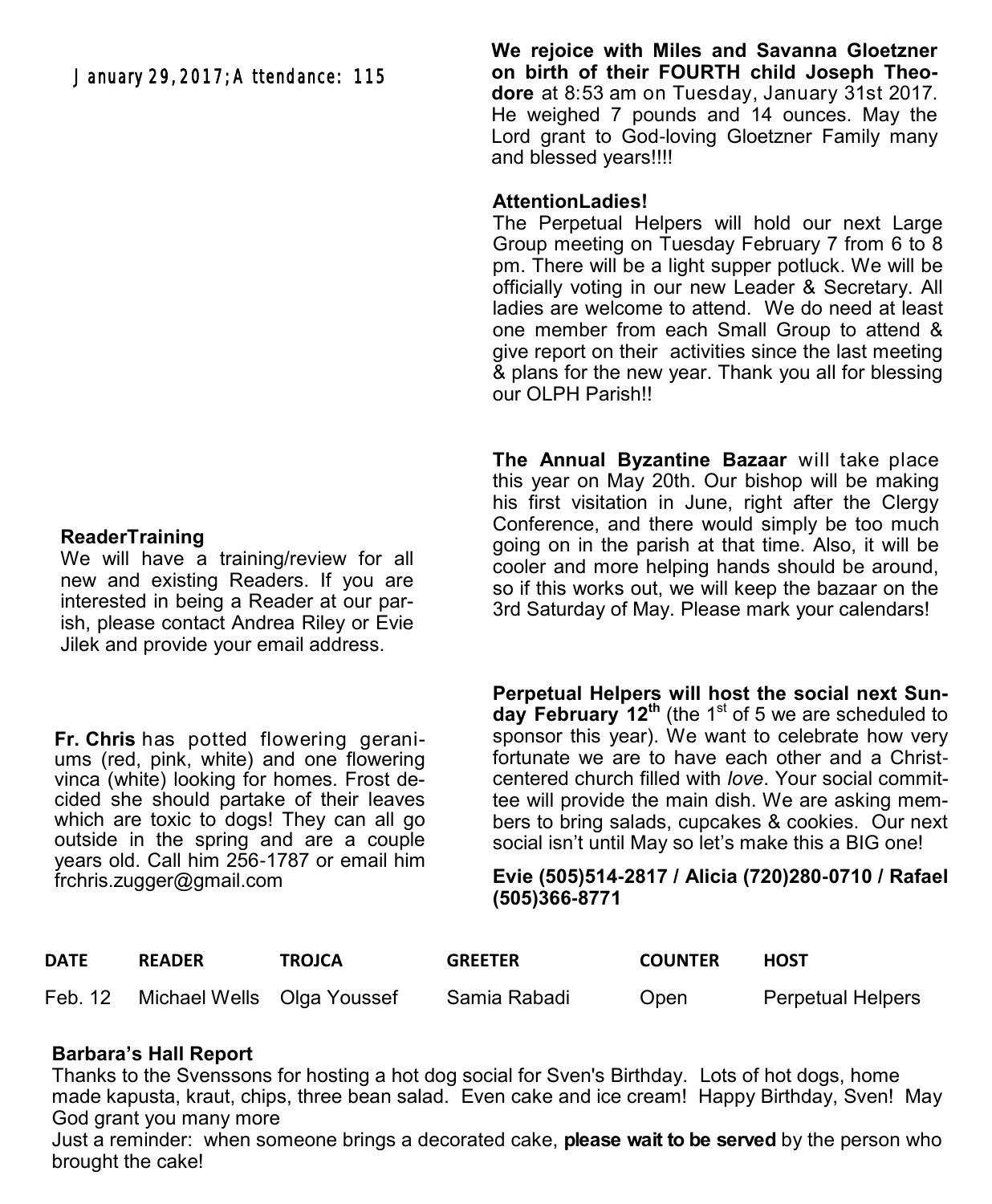# **Coming Events—Mark Your Calendars Now**

| February 14, 21, 28<br>Tuesday | 6:30 pm CAFE meeting at UNM                                                                                                                                       |
|--------------------------------|-------------------------------------------------------------------------------------------------------------------------------------------------------------------|
| February 13, 26<br>Monday      | 10:30 am Shut-ins Visits                                                                                                                                          |
| February 13<br>Monday          | 5:45 pm Explorers Meeting<br>6:00 pm Advisory Board Meeting                                                                                                       |
| February 18<br>Saturday        | <b>First All Souls Saturday</b><br>9:00 am Divine Liturgy / Panachida and the reading of the names of our<br>Deceased                                             |
| February 7, 21<br>Tuesday      | 6:00 pm St. John Bible Study for our tweens at the Flying Star                                                                                                    |
| February 23<br>Thursday        | 6-8:00 pm Women's Adoration at Annunciation/dinner & dessert at<br><b>Flying Star on Menaul</b>                                                                   |
| February 27<br>Monday          | First Day of the Great Fast<br>6:00 pm Presanctified Liturgy                                                                                                      |
| March 11<br>Saturday           | <b>Second All Souls Saturday</b><br>9:00 am Divine Liturgy / Panachida and the reading of the names of our<br>Deceased<br>12:30-3:30 pm Home School Group Meeting |

# **!!!Attention!!!**

# **Parish Lenten Retreat March 16—19**

Dear Parish Family,

Soon we will be welcoming Father John Sianchuk, CSsR of the Yorkton Redemptorists that are an Eastern Church Branch of the world-wide Congregation of the Most Holy Redeemer in Canada. He is the present director of the Bishop Velychkovsky Martyr's Shrine, at St. Joseph's Ukrainian Catholic Church in Winnipeg, Manitoba.

This is a unique gift and a great blessing from the Lord to have Father John at OLPH for the spiritual exercises. Please use this exceptional opportunity to improve your spiritual life. Retreat flyers are available on the Greeting Table by the Holy Water font. Please plan now to attend this special event as often as you are able to and invite your relatives, co-workers, and friends to join us. God bless

# **Online Courses for Cantors**

Metropolitan Cantor Institute announces online courses for 2017 by Jeff Mierzejewski. The courses are intended for current cantor, assistant cantor, current readers, & all those who would like to be a reader.

More detailed information and registration forms are available on the greeting table at the holy water font.

All courses require computer and internet connection. More information can also be found: **http://mci.archpitt.org/MCI**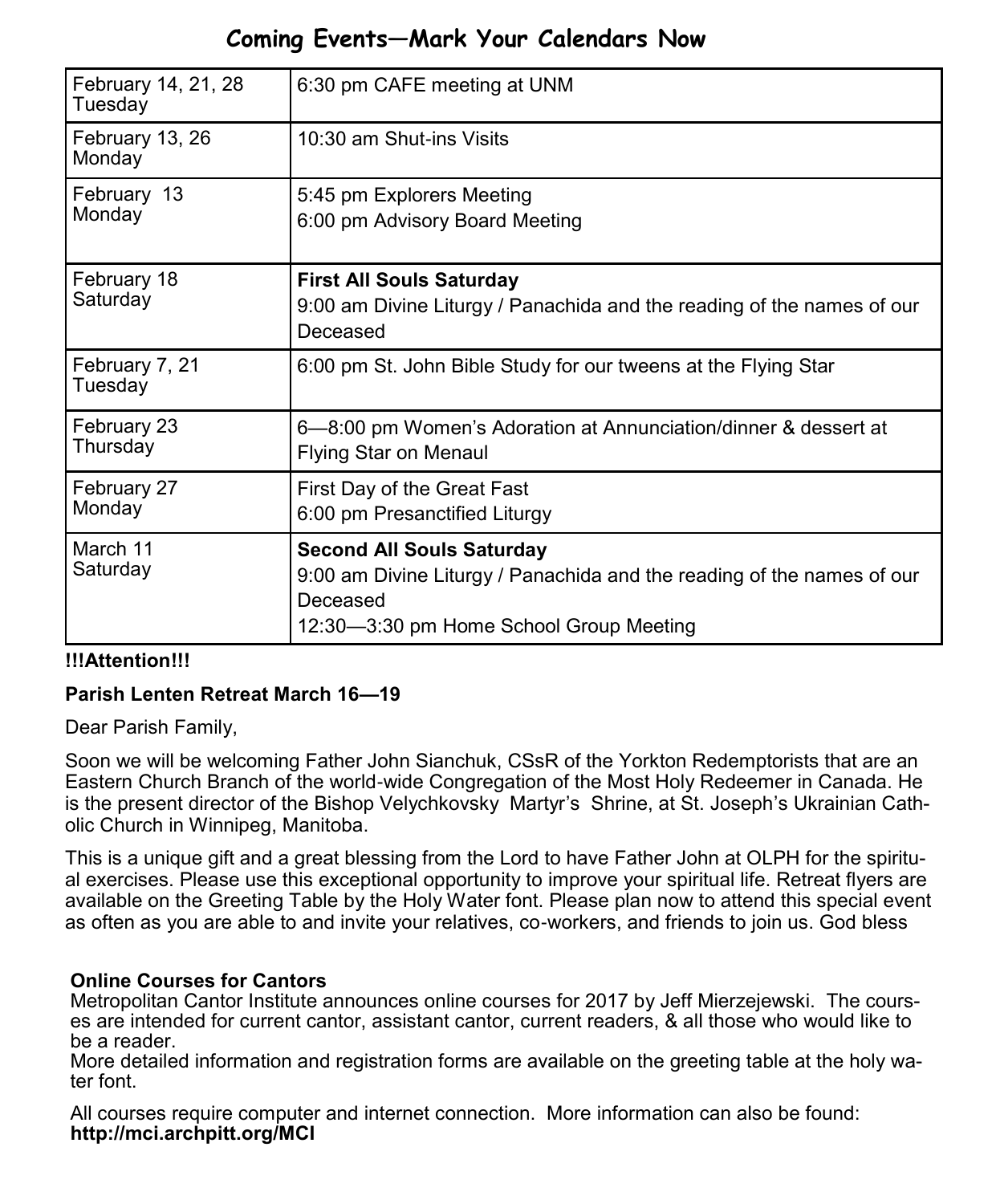# **ALL SOULS SATURDAYS in 2017**

There will be only **4 All Souls Saturdays** this year due to the feast day of Annunciation falling on one of those Saturdays the 25th of March. They are: **February 18, March 11, March 18, and June 3**. Divine Liturgy and Panichida will be offered on those days for your faithful departed. Our tradition is to read all the names that you submit during each of those Saturdays. Use the special All Souls envelopes in your budget envelope sets and be sure to print out the **FIRST** names of your deceased beloved for remembrance and leave them in the collection basket or hand it to Father. **Please, note that checks with donations for All Souls Saturdays should be made out Fr. Artur as normally all the Liturgy intentions are done and not to OLPH.** In case your list is the same as last year just mention "no changes for All Souls list". **Deadline Date Sunday February 12. Thank you for your cooperation.**

Saturday is the day which the Church has set aside for the commemoration of faithful departed this life in the hope of resurrection to eternal life. Since the Divine Liturgy cannot be served on weekdays during Great Fast, the second, third, and fourth Saturdays of the Fast are appointed as Soul Saturdays when the departed are remembered at Liturgy and Panachida.

Early Christians brought to the graves of the dead bread, wine and oil as a mercy offering for the departed. This was done not to appease or satisfy God or departed souls. Bread, wine and oil were intended for clergy and the poor who were asked to pray for the departed. Nowadays wine that is offered is usually used for the Liturgy and olive oil for the myrovanije on feast days of the liturgical year. Bread is given to the poor or used by the priest or cantors.

It is customary to give alms in memory of the dead in addition to the prayers we offer for their souls. The angel who spoke to Cornelius testifies to the efficacy of almsgiving, "Your prayers and your alms have ascended as a memorial before God" (Acts 10:4).  $\square$ 

Memorial services for the dead may be traced back to ancient times. Chapter 8 of the *Apostolic Constitutions* recommends memorial services with Psalms for the dead. It also contains a beautiful prayer for the departed, asking that their voluntary and involuntary sins be pardoned, that they be given rest with the Patriarchs, Prophets, and Apostles in a place where sorrow, suffering, and sighing have fled away (Isaiah 35:10). St John Chrysostom mentions the service for the dead in one of his homilies on Philippians, and says that it was established by the Apostles. St Cyprian of Carthage (Letter 37) also speaks of our duty to remember the martyrs.  $\Box$  The holy Fathers also testify to the benefit of offering prayers, memorial services, Liturgies, and alms for the dead (St John Chrysostom, St Cyril of Jerusalem, St John of Damascus, etc.).

Although both the righteous and those who have not repented and corrected themselves may receive benefit and consolation from the Church's prayer, it has not been revealed to what extent the unrighteous can receive this solace. It is not possible, however, for the Church's prayer to transfer a soul from a state of evil and condemnation to a state of holiness and blessedness. St Basil the Great points out that the time for repentance and forgiveness of sins is during the present life, while the future life is a time for righteous judgment and retribution (Moralia 1). St John Chrysostom, St Gregory the Theologian, and other patristic writers concur with St Basil's statement.  $\square$ 

By praying for others, we bring benefit to them, and also to ourselves, because "God is not so unjust as to forget your work and the love which you showed for His sake in serving the saints…" (Heb. 6:10)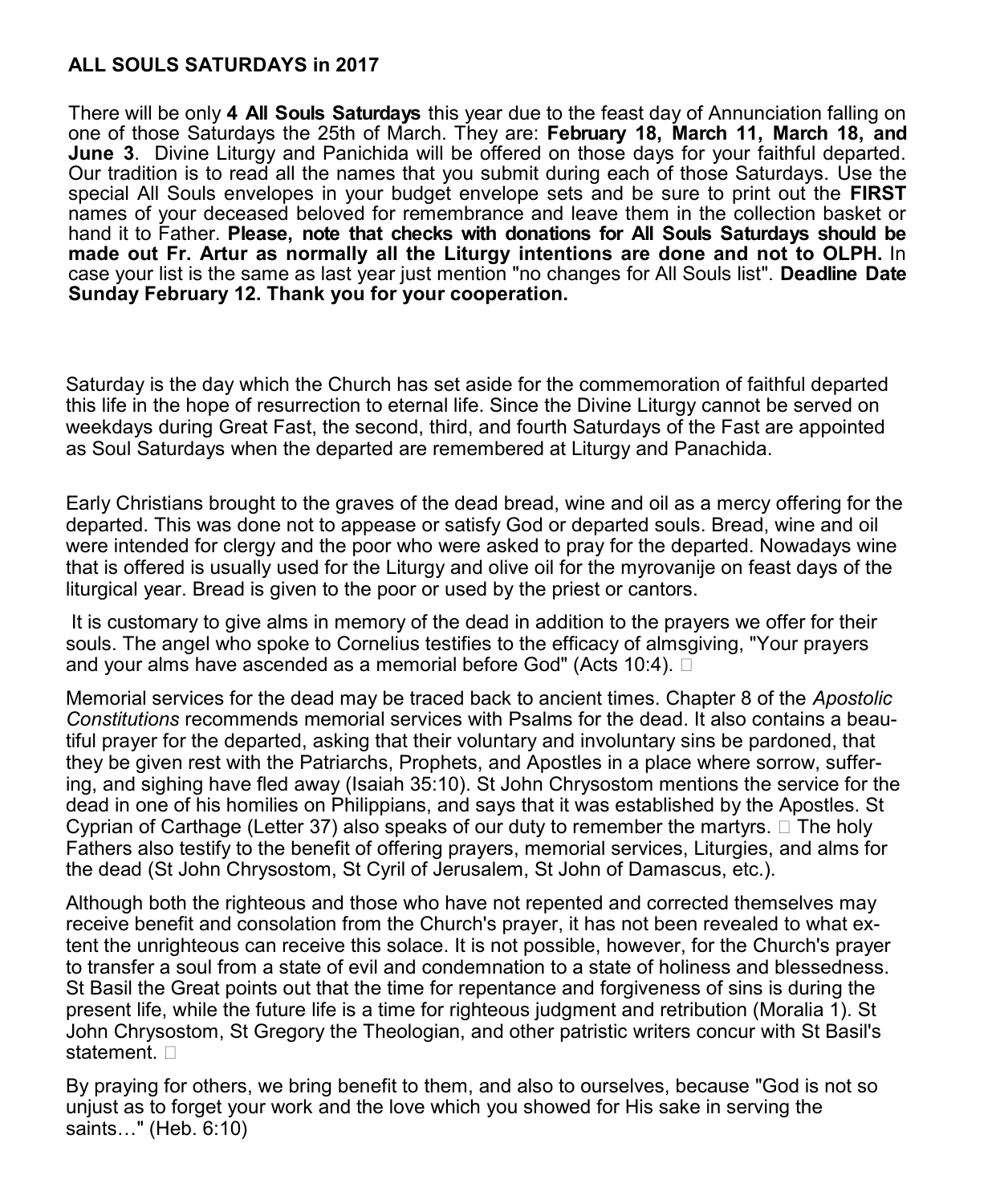## **Publican and Pharisee Sunday**

Last Sunday we heard the Gospel of Zacchaeus. This marks the start of the Pre-Lenten Season. Today is officially the first Pre-Lenten Sunday. Over the next weeks, we will be presented with different examples to follow during Great Lent. I think that this might be why some people say "Our Lent is so long!" We have six weeks of getting ready for it. But this week is a great way to start: **no fasting or abstinence! This is so that we are not proud like the Pharisee.** So if you normally abstain on Wednesday and Friday, it is almost obligatory to eat meat on those days. Now is that a great way to start or what?

So, while eating the meat, we do well to ask ourselves all week, just how much do I recognize my sinfulness, weakness, and dependency on God? The publican was a tax collector for the Romans, hated by his own people and derided as a thief. But because of his recognition of his sinfulness, God not only is pleased, but *exalts* him! **This then, is a week to get started in breaking free of the chains of minimizing my sins and exaggerating my goodness that I have wrapped around my heart and soul.** 

*On this day, Father Lev Gillet says to us:* 

*Do we have the right to condemn the Pharisee and to consider ourselves more righteous than him if, first of all, we break the commandments that the Pharisee observes? Have we the right to place ourselves – in contrast to the Pharisee – on the same level as the justified publican? We cannot do that unless our attitude is exactly the same as that of the publican … If we ostentatiously condemn the Pharisee without becoming like the publican, we fall into Phariseeism itself.* 

-*Year of Grace of the Lord, p. 111.* 

### **Saints of the Week** -

**February 7 —Bl. Petro Verhun** - A Ukrainian Greek Catholic priest, he was sent to Germany in 1927 to establish pastoral care for the thousands of Ukrainian workers. In 1940 he was named Apostolic Visitor and also tried to serve those sent to the Third Reich as workers. He set up parishes and missions, and even set up seminary training. At the end of the War, he remained in Berlin, while allowing his priests and faithful to flee to Munich in the American zone, even though the Soviets were kidnapping people left and right. Exarch Verhun was seized and sent to the horrible Vorkuta mines. He was horribly tortured, and finally died on Feb. 7, 1957, after 12 long years. Beatified 2001.

**February 10— St. Charalampas** - if his feast falls in Lent, the Presanctified Liturgy has special readings on his day. Who is this saint who is so important? He was a Greek bishop arrested in 202 AD at the age of 113. Despite his great age, which normally would have meant that Romans would treat him with honor, he was subjected to brutal tortures, so violent that two soldiers and three women who witnessed his glorifying of God during the prolonged suffering converted, and were killed for this "crime."At last he was beheaded, and the governor's own daughter converted and buried his remains. His relics are still credited with miracles of healing and food during famines.